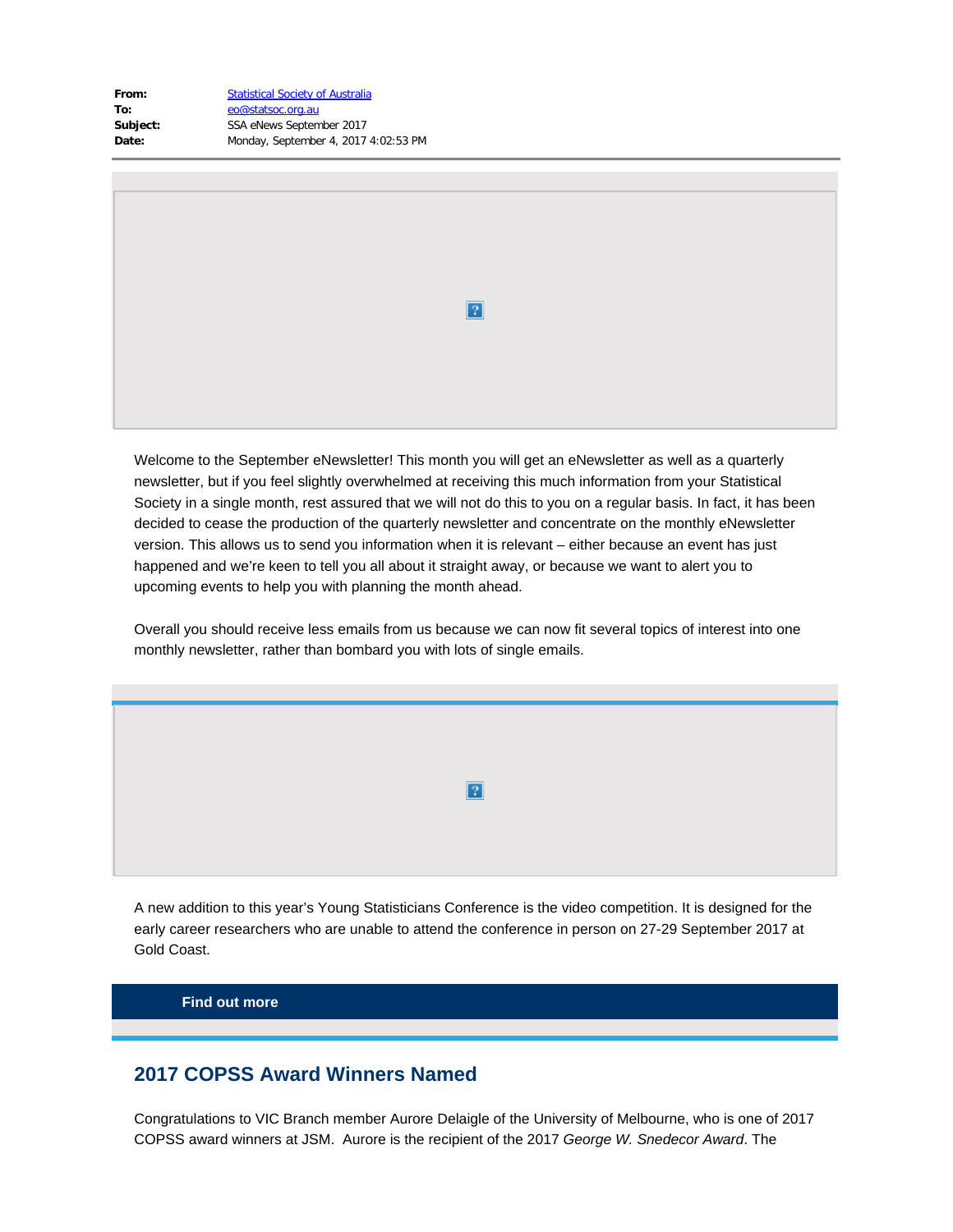award honors biennially an individual who was instrumental in the development of statistical theory in biometry with a noteworthy publication in biometry within three years of the award date.

Read more about Aurore and the other 3 COPSS award winners here.

**[Read more](https://www.vision6.com.au/ch/43209/1wwc8/2411706/84064mp4f-1.pdf)**

## **ACSPRI (Australian Consortium for Social and Political Research Inc.) Courses – Instructors Wanted!**

ACSPRI's mission is to promote and enhance social science research and methods in Australia. We want to support the teaching of new and emerging trends in social science research.

To that end we are calling on all ACSPRI members for proposals for new courses to be taught at ACSPRI programs and master-classes over the coming years.

**[Find out more](https://www.vision6.com.au/ch/43209/1wwc8/2411707/8406418n52-1.pdf)**

#### **Young Statisticians Conference**

Only 26 more days until the Young Statisticians Conference on the Gold Coast! We've got a fantastic program lined up for you, including key note talks by Genevera Allen, Di Cook, Bronwyn Harch, Violetta Misiorek. Places are still available so book your place now!

### **NSW Branch Upcoming Events**

Along with our regular branch meeting, which will feature a presentation by A/Prof Genevera Allen from Rice University, the NSW branch will host its popular Young Statisticians Careers & Networking evening in September. Keep an eye on your email, or our [meetup group](https://www.vision6.com.au/ch/43209/1wwc8/2392675/840648b2g.html) and [Facebook page](https://www.vision6.com.au/ch/43209/1wwc8/2411709/8406471sd.html) for further details on these and other upcoming branch events.

[Find out more](https://www.vision6.com.au/ch/43209/1wwc8/2411708/84064z59y-1.html)

# **Workshop: Developing Your Career to Thrive in a Data-rich, Technology-driven, Reproducible Research Environment**

with presenter **Professor Di Cook**, Department of Econometrics and Business Statistics, Monash University, 25 September 2017 in Coolangatta.

## **Workshop: Introduction to Unsupervised Learning**

presented by **Associate Professor Genevera Allen, Rice University** on Friday, 29 September 2017 in Sydney.

[Find out more](https://www.vision6.com.au/ch/43209/1wwc8/2411719/840647pmj-1.pdf)

[Find out more](file:////c/ ??http://www.statsoc.org.au/events/ssai-events/cpd85-developing-career-thrive-data-rich-technology-drive-reproducible-research-environment/)